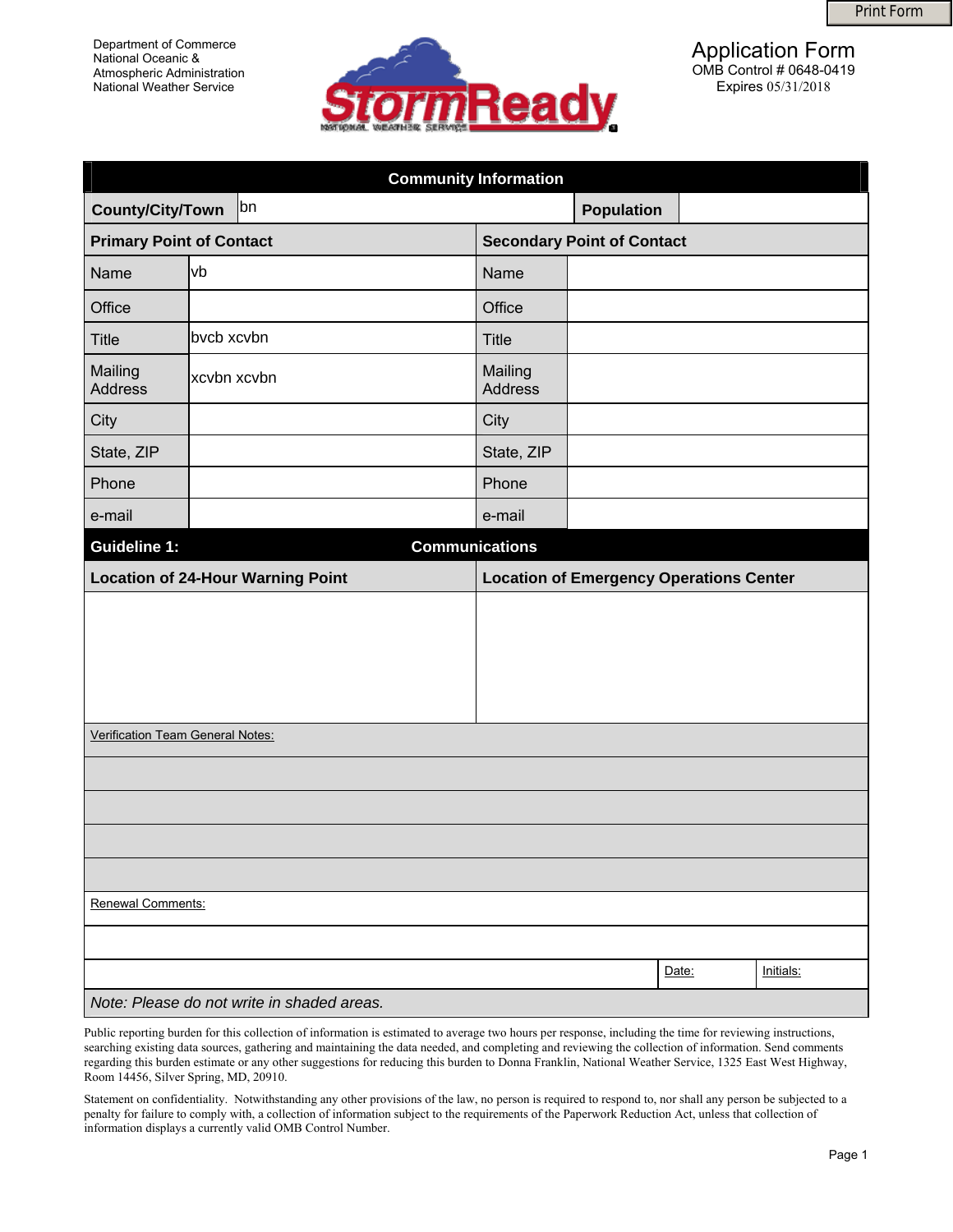

| <b>Guideline 2:</b><br><b>NWS Information Reception Equipment</b> |       |                                           |       |  |  |
|-------------------------------------------------------------------|-------|-------------------------------------------|-------|--|--|
| Warning Point # Required____ # Verif____                          | Verif | <b>EOC</b><br># Required_____<br># Verif  | Verif |  |  |
| NOAA Weather Radio (required if in range)                         |       | NOAA Weather Radio (required if in range) |       |  |  |
| NOAA Weather Wire (subscription)                                  |       | NOAA Weather Wire (subscription)          |       |  |  |
| <b>EMWIN</b>                                                      |       | <b>EMWIN</b>                              |       |  |  |
| Law Enforcement Teletype (LETS)                                   |       | Law Enforcement Teletype (LETS)           |       |  |  |
| Amateur Radio                                                     |       | Amateur Radio                             |       |  |  |
| Pagers* (warning reception)                                       |       | Pagers* (warning reception)               |       |  |  |
| Television (Local network or Cable TV)                            |       | Television (Local network or Cable TV)    |       |  |  |
| Radio Station (AM/FM) - EAS Reception                             |       | Radio Station (AM/FM) - EAS Reception     |       |  |  |
| <b>NAWAS</b>                                                      |       | <b>NAWAS</b>                              |       |  |  |
| Internet (subscription for alerts)                                |       | Internet (subscription for alerts)        |       |  |  |
| Commercial Data Service_______                                    |       | <b>Commercial Data Service</b>            |       |  |  |
| Other <sup>*</sup>                                                |       |                                           |       |  |  |
| Other*                                                            |       |                                           |       |  |  |
| List any additional capabilities on a separate sheet              |       |                                           |       |  |  |
| *Capabilities needing explanation:                                |       |                                           |       |  |  |
|                                                                   |       |                                           |       |  |  |
|                                                                   |       |                                           |       |  |  |
|                                                                   |       |                                           |       |  |  |
| Verification Team Notes:                                          |       |                                           |       |  |  |
|                                                                   |       |                                           |       |  |  |
|                                                                   |       |                                           |       |  |  |
| Renewal Comments:                                                 |       |                                           |       |  |  |
|                                                                   |       |                                           |       |  |  |
|                                                                   |       | Date:<br>Initials:                        |       |  |  |
| Note: Please do not write in shaded areas.                        |       |                                           |       |  |  |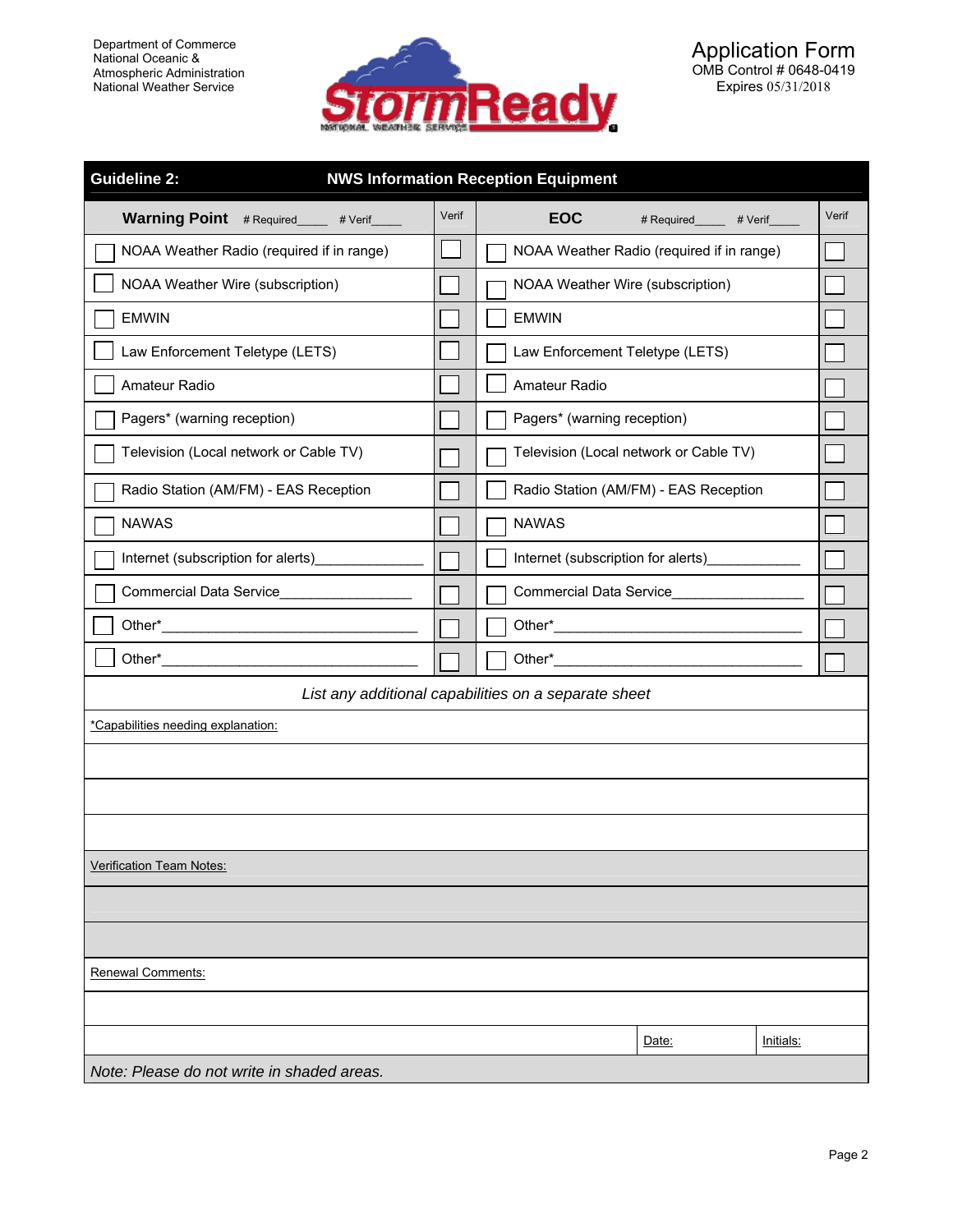

| <b>Guideline 3:</b><br><b>Local Weather &amp; Water Monitoring Equipment</b> |       |                                           |       |  |  |  |
|------------------------------------------------------------------------------|-------|-------------------------------------------|-------|--|--|--|
| Warning Point # Required____ # Verif____                                     | Verif | <b>EOC</b><br># Required______ # Verif___ | Verif |  |  |  |
| Anemometer (Wind gauge)                                                      |       | Anemometer (Wind gauge)                   |       |  |  |  |
| Rain Gauge                                                                   |       | Rain Gauge                                |       |  |  |  |
| <b>River Gauge</b>                                                           |       | <b>River Gauge</b>                        |       |  |  |  |
| Locally owned Radar                                                          |       | Locally owned Radar                       |       |  |  |  |
| Internet Radar Source __________________                                     |       |                                           |       |  |  |  |
| Internet Weather Station _______________                                     |       |                                           |       |  |  |  |
|                                                                              |       |                                           |       |  |  |  |
|                                                                              |       |                                           |       |  |  |  |
|                                                                              |       |                                           |       |  |  |  |
| List any additional capabilities on a separate sheet                         |       |                                           |       |  |  |  |
| *Capabilities needing explanation:<br>Verification Team Notes:               |       |                                           |       |  |  |  |
|                                                                              |       |                                           |       |  |  |  |
|                                                                              |       |                                           |       |  |  |  |
|                                                                              |       |                                           |       |  |  |  |
|                                                                              |       |                                           |       |  |  |  |
| Renewal Comments:                                                            |       |                                           |       |  |  |  |
|                                                                              |       |                                           |       |  |  |  |
|                                                                              |       | Date:<br>Initials:                        |       |  |  |  |
| Note: Please do not write in shaded areas.                                   |       |                                           |       |  |  |  |
|                                                                              |       |                                           |       |  |  |  |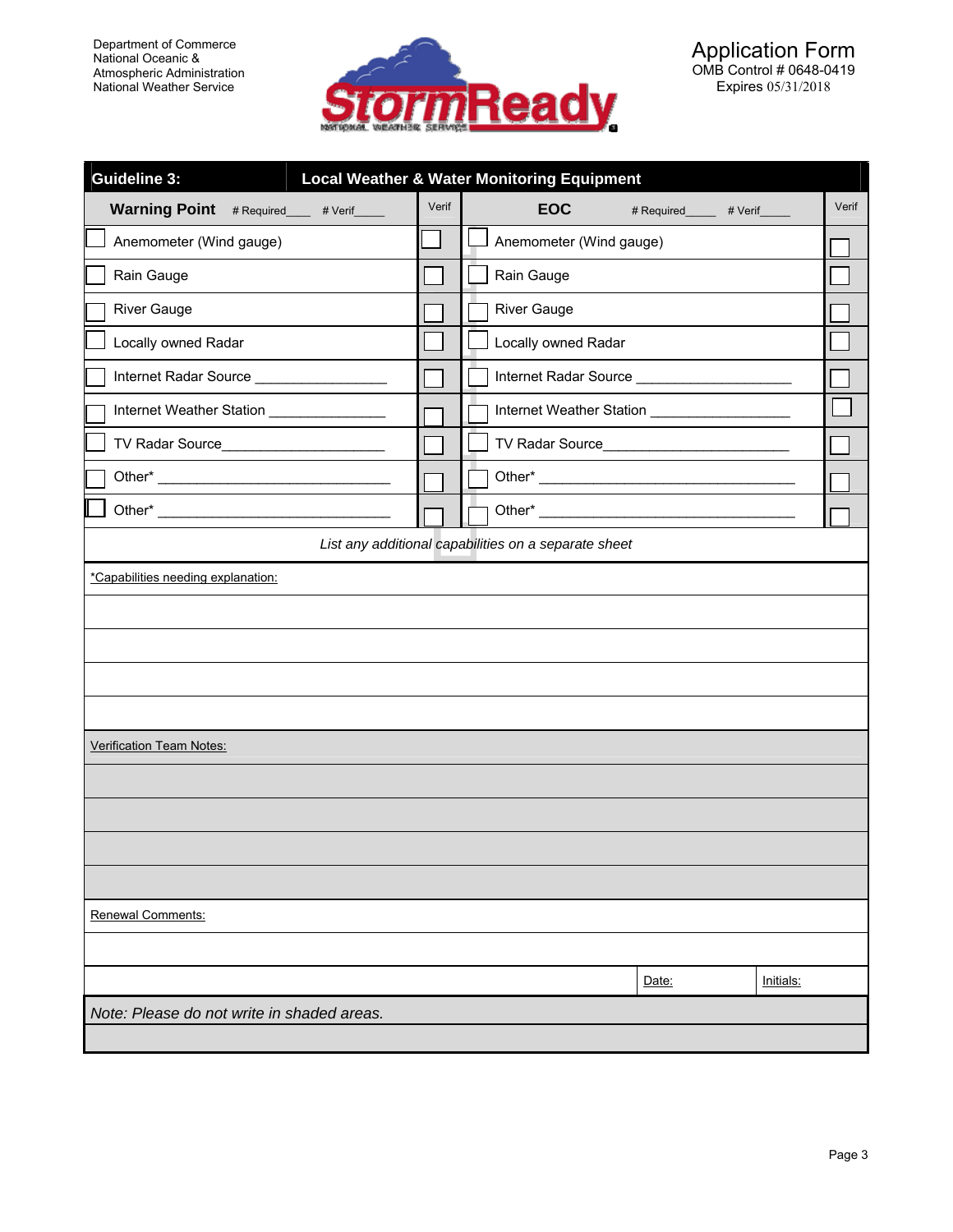Department of Commerce National Oceanic & Atmospheric Administration National Weather Service



| <b>Guideline 4:</b><br><b>Local Warning Dissemination</b> |          |                                       |                    |           |  |
|-----------------------------------------------------------|----------|---------------------------------------|--------------------|-----------|--|
| Warning Point # Required___ # Verif____                   | Verified | <b>EOC</b>                            | # Required # Verif | Verified  |  |
| Outdoor Warning Siren(s)                                  |          | Outdoor Warning Siren(s)              |                    |           |  |
| Cable TV Override                                         |          | Cable TV Override                     |                    |           |  |
| Plan for Sirens on Emergency Vehicles                     |          | Plan for Sirens on Emergency Vehicles |                    |           |  |
| Telephone Tree to Critical Facilities                     |          | Telephone Tree to Critical Facilities |                    |           |  |
| Local Alert Broadcast System*                             |          | Local Alert Broadcast System*         |                    |           |  |
| Local Pager System* (dissemination)                       |          | Local Pager System* (dissemination)   |                    |           |  |
| Coordinated Area-Wide Radio Network*                      |          | Coordinated Area-Wide Radio Network*  |                    |           |  |
| Local Flood Warning System*                               |          | Local Flood Warning System*           |                    |           |  |
|                                                           |          |                                       |                    |           |  |
|                                                           |          |                                       |                    |           |  |
|                                                           |          |                                       |                    |           |  |
|                                                           |          |                                       |                    |           |  |
|                                                           |          |                                       |                    |           |  |
|                                                           |          |                                       |                    |           |  |
|                                                           |          |                                       |                    |           |  |
|                                                           |          |                                       |                    |           |  |
|                                                           |          |                                       |                    |           |  |
|                                                           |          |                                       |                    |           |  |
|                                                           |          |                                       |                    |           |  |
|                                                           |          |                                       |                    |           |  |
|                                                           |          |                                       |                    |           |  |
|                                                           |          |                                       |                    |           |  |
| Renewal Comments:                                         |          |                                       |                    |           |  |
|                                                           |          |                                       |                    |           |  |
|                                                           |          |                                       | Date:              | Initials: |  |
| Note: Please do not write in shaded areas.                |          |                                       |                    |           |  |
|                                                           |          |                                       |                    |           |  |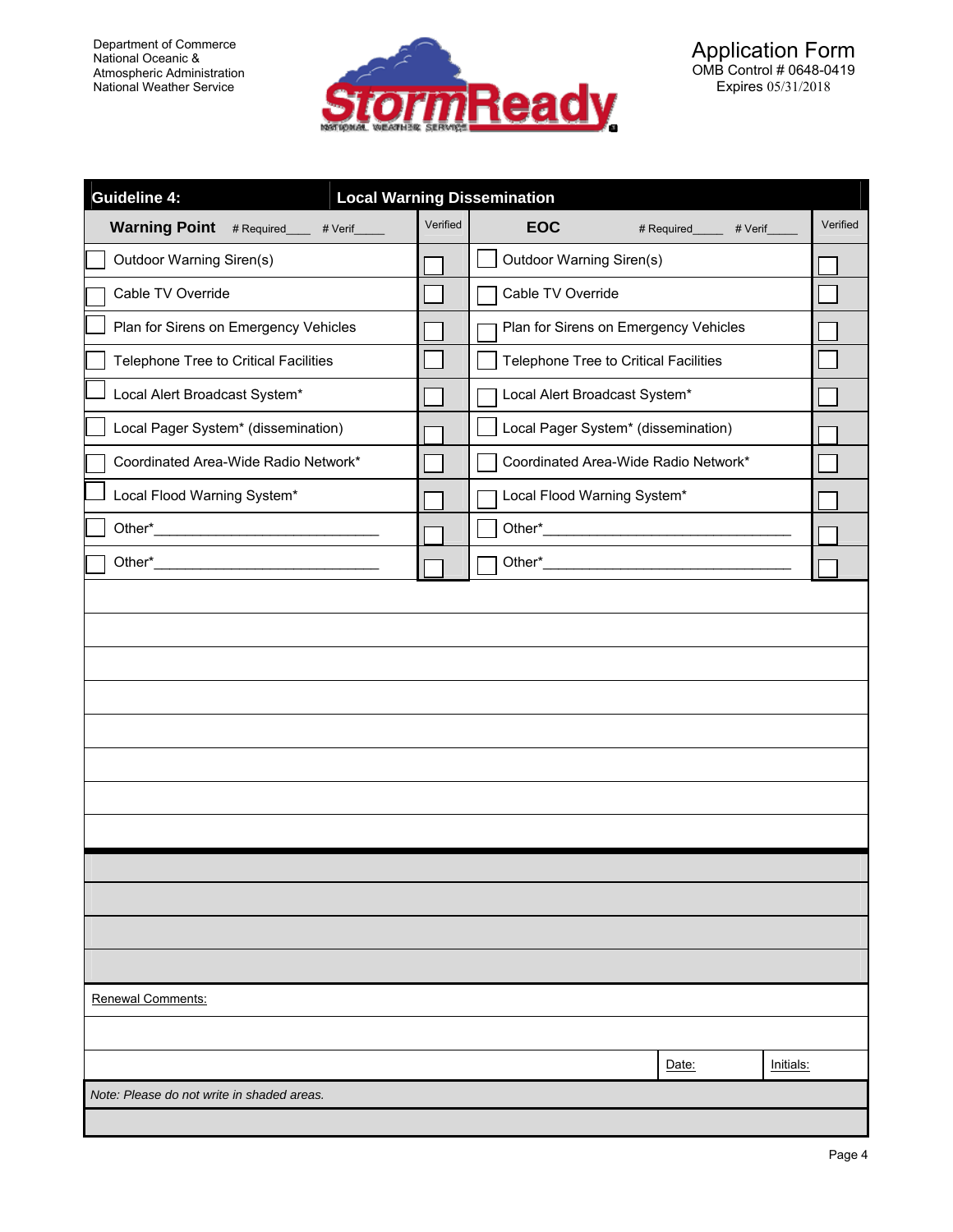

| Local Government-Owned Buildings in Which Public Traffic is Common |                     |                                         |       |          |           |
|--------------------------------------------------------------------|---------------------|-----------------------------------------|-------|----------|-----------|
| Office                                                             | Location or Address | Tone Alert NOAA<br><b>Weather Radio</b> | Verif | Comments |           |
| <b>Warning Point</b>                                               |                     |                                         |       |          |           |
| EOC                                                                |                     |                                         |       |          |           |
| City Hall                                                          |                     |                                         |       |          |           |
| School Superintendent                                              |                     |                                         |       |          |           |
|                                                                    |                     |                                         |       |          |           |
|                                                                    |                     |                                         |       |          |           |
|                                                                    |                     |                                         |       |          |           |
|                                                                    |                     |                                         |       |          |           |
|                                                                    |                     |                                         |       |          |           |
|                                                                    |                     |                                         |       |          |           |
|                                                                    |                     |                                         |       |          |           |
|                                                                    |                     |                                         |       |          |           |
|                                                                    |                     |                                         |       |          |           |
|                                                                    |                     |                                         |       |          |           |
|                                                                    |                     |                                         |       |          |           |
| <b>Verification Team Notes:</b>                                    |                     |                                         |       |          |           |
|                                                                    |                     |                                         |       |          |           |
|                                                                    |                     |                                         |       |          |           |
|                                                                    |                     |                                         |       |          |           |
|                                                                    |                     |                                         |       |          |           |
|                                                                    |                     |                                         |       |          |           |
| Renewal Comments:                                                  |                     |                                         |       |          |           |
|                                                                    |                     |                                         | Date: |          | Initials: |
| Note: Please do not write in shaded areas.                         |                     |                                         |       |          |           |
|                                                                    |                     |                                         |       |          |           |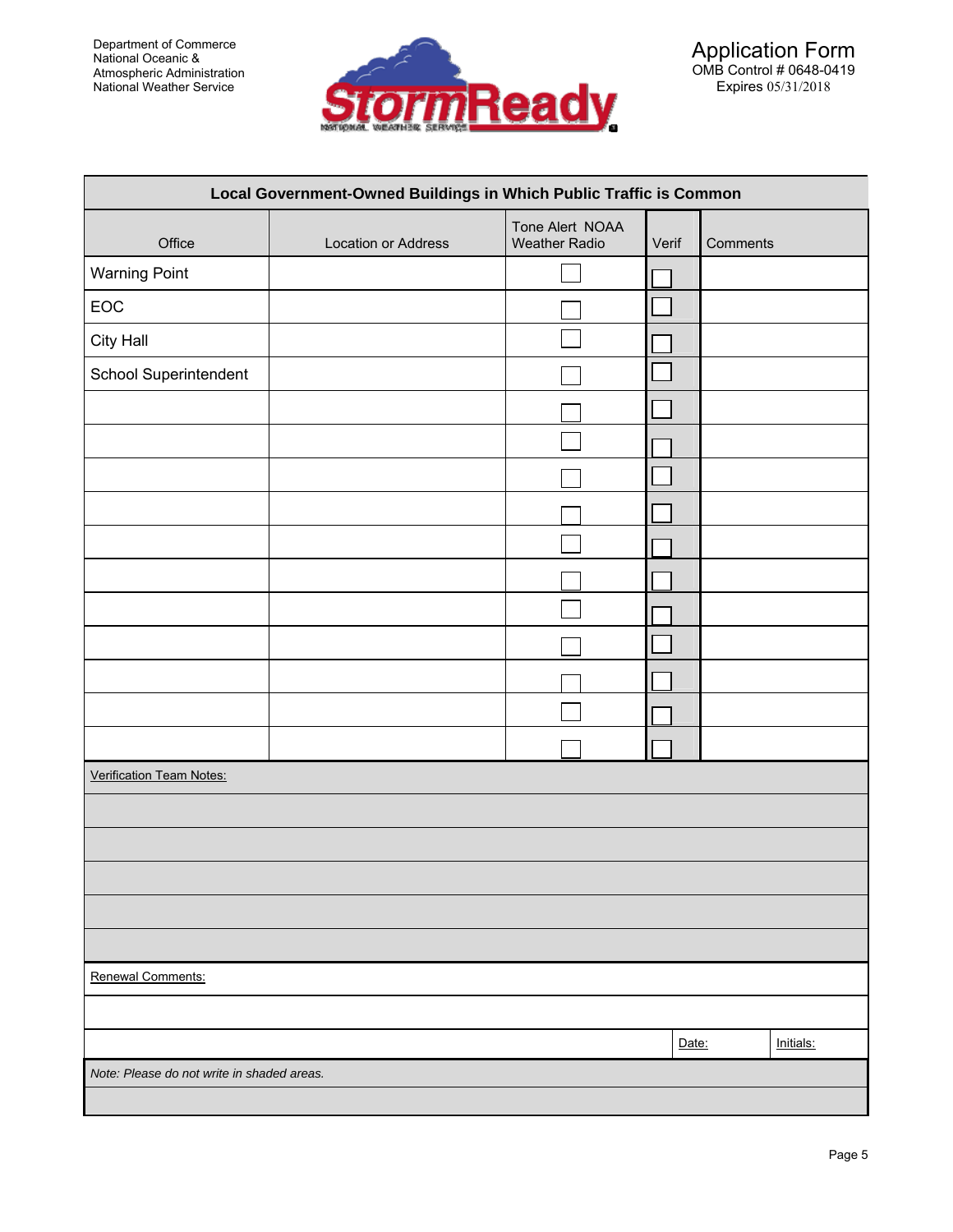

|                                                    | <b>Guideline 5:</b><br><b>Community Preparedness</b>                                                                                                                                 |                                                      |             |         |           |  |  |
|----------------------------------------------------|--------------------------------------------------------------------------------------------------------------------------------------------------------------------------------------|------------------------------------------------------|-------------|---------|-----------|--|--|
|                                                    |                                                                                                                                                                                      | <b>Annual Safety Talks</b>                           | # Required_ | # Verif |           |  |  |
|                                                    | Date                                                                                                                                                                                 | <b>Topic</b>                                         | Location    |         | Speaker   |  |  |
| 1                                                  |                                                                                                                                                                                      |                                                      |             |         |           |  |  |
| $\overline{2}$                                     |                                                                                                                                                                                      |                                                      |             |         |           |  |  |
| 3                                                  |                                                                                                                                                                                      |                                                      |             |         |           |  |  |
| 4                                                  |                                                                                                                                                                                      |                                                      |             |         |           |  |  |
| 5                                                  |                                                                                                                                                                                      |                                                      |             |         |           |  |  |
|                                                    |                                                                                                                                                                                      | List any additional safety talks on a separate sheet |             |         |           |  |  |
|                                                    |                                                                                                                                                                                      | <b>Weather Radio Purchase Program</b>                |             |         |           |  |  |
|                                                    | Has your community/county developed a program to subsidize the purchase of Specific Area Message<br>Encoder (SAME) equipped Weather Radios for its citizens? (Not required) Yes_____ |                                                      |             |         |           |  |  |
|                                                    | If yes, provide details:                                                                                                                                                             |                                                      |             |         |           |  |  |
|                                                    |                                                                                                                                                                                      |                                                      |             |         |           |  |  |
|                                                    |                                                                                                                                                                                      | <b>Other Community Preparedness Activities</b>       |             |         |           |  |  |
|                                                    | Date                                                                                                                                                                                 | Activity                                             | Location    |         | Organizer |  |  |
| 1                                                  |                                                                                                                                                                                      |                                                      |             |         |           |  |  |
| $\overline{2}$                                     |                                                                                                                                                                                      |                                                      |             |         |           |  |  |
| 3                                                  |                                                                                                                                                                                      |                                                      |             |         |           |  |  |
| $\overline{4}$                                     |                                                                                                                                                                                      |                                                      |             |         |           |  |  |
| 5                                                  |                                                                                                                                                                                      |                                                      |             |         |           |  |  |
| List any additional activities on a separate sheet |                                                                                                                                                                                      |                                                      |             |         |           |  |  |
|                                                    | Renewal Comments:                                                                                                                                                                    |                                                      |             |         |           |  |  |
|                                                    |                                                                                                                                                                                      |                                                      |             |         |           |  |  |
|                                                    |                                                                                                                                                                                      |                                                      |             | Date:   | Initials: |  |  |
|                                                    | Note: Please do not write in shaded areas.                                                                                                                                           |                                                      |             |         |           |  |  |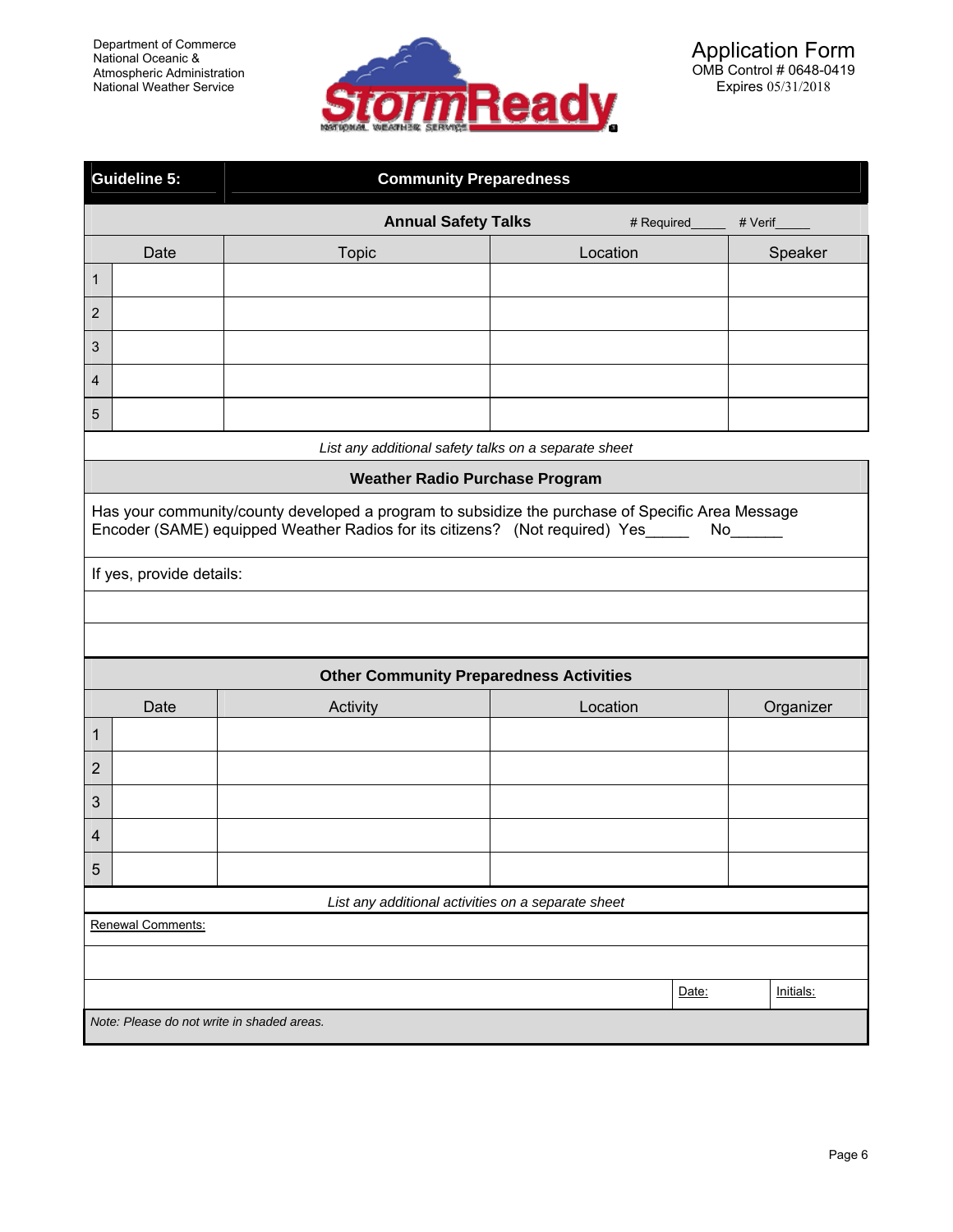

| Guideline 6:                                                                                                                                                                                                                                                                                                   | <b>Administrative Tools/Record keeping</b>                                 |       | Verif                                                       | <b>Renewal Year</b>             |  |  |
|----------------------------------------------------------------------------------------------------------------------------------------------------------------------------------------------------------------------------------------------------------------------------------------------------------------|----------------------------------------------------------------------------|-------|-------------------------------------------------------------|---------------------------------|--|--|
| Formal Hazardous Weather Operations Plan<br>Procedure for reporting storm damage to the local National Weather<br>≻<br>Service Office in real-time<br><b>EOC Activation Procedures</b><br>⋗<br><b>Spotter Activation Criteria</b><br>➤<br>Local Warning System(s) Activation Criteria<br>$\blacktriangleright$ |                                                                            |       | $\overline{\phantom{a}}$<br>$\Box$<br>□<br>$\Box$<br>$\Box$ | Π<br>$\Box$<br>$\Box$<br>$\Box$ |  |  |
|                                                                                                                                                                                                                                                                                                                | Warning Point personnel has authority to activate Warning System (written) | □     | □                                                           | $\Box$                          |  |  |
|                                                                                                                                                                                                                                                                                                                | Spotter Roster and Training Record                                         | □     | ப                                                           | П                               |  |  |
|                                                                                                                                                                                                                                                                                                                | Last Visit by Emergency Manager to NWS Office                              |       | <b>Biennial</b>                                             | <b>Talent</b>                   |  |  |
|                                                                                                                                                                                                                                                                                                                | Last Visit by NWS Officials to Community                                   |       | Annual                                                      |                                 |  |  |
|                                                                                                                                                                                                                                                                                                                | Last NWS Spotter Training for Spotters and Dispatchers                     |       | $\Box$ Biennial                                             |                                 |  |  |
|                                                                                                                                                                                                                                                                                                                | Last NWS Spotter Training Hosted/Co-Hosted (For populations >40,000)       |       | <b>Biennial</b>                                             |                                 |  |  |
| Exercises                                                                                                                                                                                                                                                                                                      | Topic(s):                                                                  | Date: | ப                                                           | Date:<br>Date:                  |  |  |
| List any additional descriptions, narratives, or documentation on a separate sheet                                                                                                                                                                                                                             |                                                                            |       |                                                             |                                 |  |  |
| Verification Team Notes:                                                                                                                                                                                                                                                                                       |                                                                            |       |                                                             |                                 |  |  |
|                                                                                                                                                                                                                                                                                                                |                                                                            |       |                                                             |                                 |  |  |
|                                                                                                                                                                                                                                                                                                                |                                                                            |       |                                                             |                                 |  |  |
| Renewal Comments:                                                                                                                                                                                                                                                                                              |                                                                            |       |                                                             |                                 |  |  |
|                                                                                                                                                                                                                                                                                                                |                                                                            |       |                                                             |                                 |  |  |
|                                                                                                                                                                                                                                                                                                                |                                                                            |       | Date:                                                       | Initials:                       |  |  |
| <b>Signature of Applying Official</b>                                                                                                                                                                                                                                                                          |                                                                            |       |                                                             |                                 |  |  |
|                                                                                                                                                                                                                                                                                                                | Application Submitted by: (print name):                                    |       |                                                             |                                 |  |  |
| Office:<br>Title:                                                                                                                                                                                                                                                                                              |                                                                            |       |                                                             |                                 |  |  |
|                                                                                                                                                                                                                                                                                                                |                                                                            |       |                                                             |                                 |  |  |
| Signature:                                                                                                                                                                                                                                                                                                     | Date:                                                                      |       |                                                             |                                 |  |  |
|                                                                                                                                                                                                                                                                                                                |                                                                            |       |                                                             |                                 |  |  |
|                                                                                                                                                                                                                                                                                                                | NWS Personnel Receiving Application (print name):                          |       |                                                             |                                 |  |  |
| Date Received:                                                                                                                                                                                                                                                                                                 |                                                                            |       |                                                             |                                 |  |  |
|                                                                                                                                                                                                                                                                                                                | Note: Please do not write in shaded areas.                                 |       |                                                             |                                 |  |  |